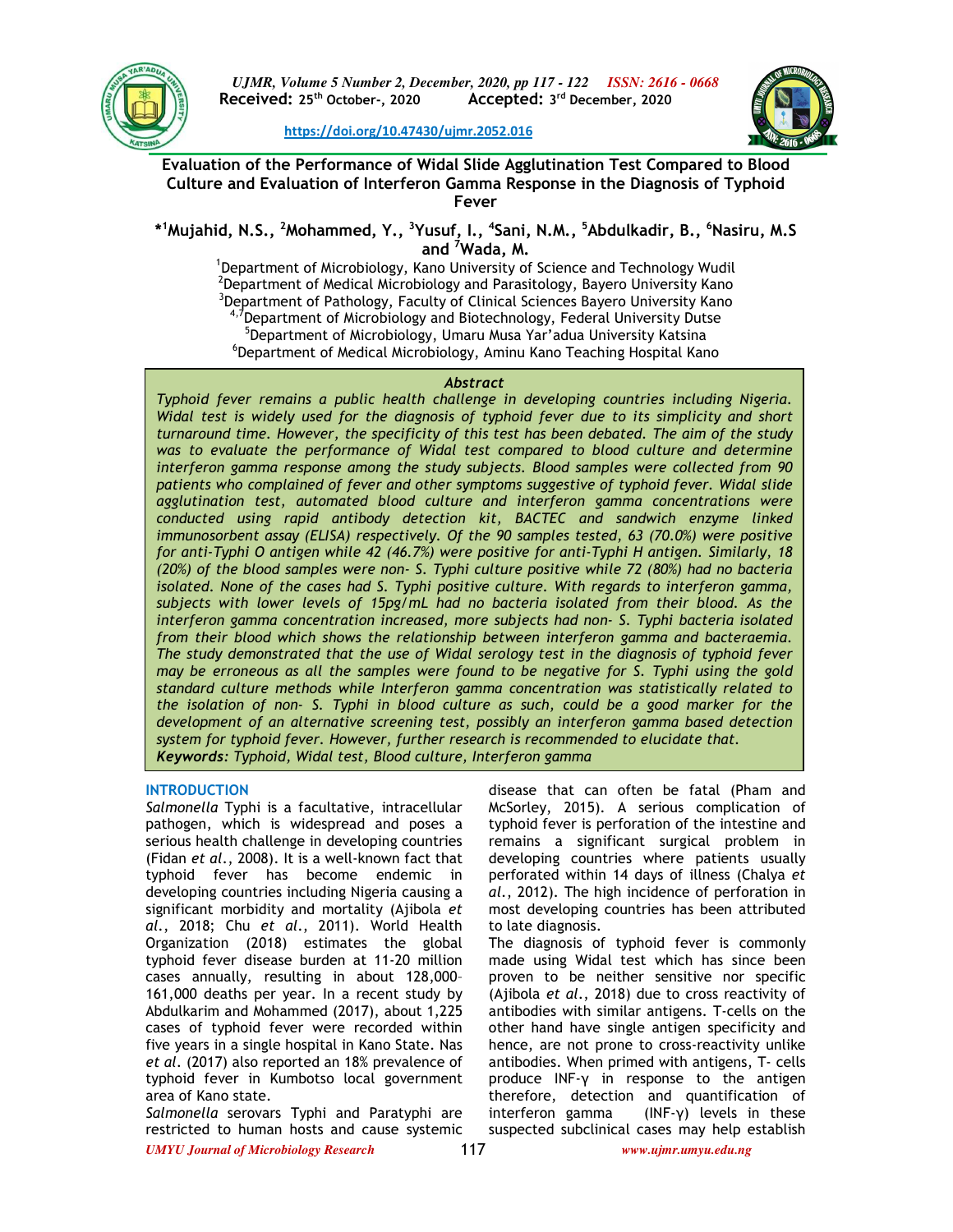threshold levels of the cytokine that may be indicative of typhoid infection. As previously documented, INF-γ has been used in the diagnosis of latent TB infection and found to be about 95% specific (Siegel *et al*., 2018).

Early and definitive diagnosis of typhoid is therefore critical in avoiding fatal complications such as perforation of the intestines (Abbas *et al*., 2014). The aim of study was to evaluate the performance of Widal test compared to standard blood culture and determine Interferon gamma response among the patients investigated for typhoid fever.

## **MATERIALS AND METHODS**

The study was conducted at Aminu Kano teaching hospital (AKTH) and Murtala Muhammad specialist hospital (MMSH), Kano – Nigeria. Ethical approval was sought and obtained from the ethical committee, Aminu Kano teaching Hospital and Kano State Ministry of Health with reference numbers AKTH/MAC/SUB/12A/P-3/VI/2749 and MOH/Off/797/T.I/1424 respectively. The study population comprised of patients with clinical signs and symptoms suggestive of typhoid fever with request of Widal test from Physicians at MMSH.

A sample size of 90 was used in the study and was determined using the formula developed by Gberikon *et al*. (2019), based on previous prevalence of 4.5% of *Salmonella* Typhi infection in Kano State (4.5%) as reported by Akinyemi *et al*. (2018). A structured questionnaire was administered to obtain demographic characteristics and factors associated with *S.* Typhi infection among the study population.

# **Sample Collection and Processing**

Using a sterile syring, exactly 10 ml of blood from each consented patient was aseptically collected; 7ml dispensed into the BACTEC aerobic plus culture vial and 3ml into a plain container which were both transported to the laboratory for further analysis (Andualem *et al*., 2014).

## **Widal Serology**

Widal slide agglutination test was done using *S*. Typhi, *S*. *paratyphi* A, *S*. *paratyphi* B and *S*. *paratyphi* C, O and H antigens according to the instructions of the manufacturer. The antigen suspension commercially available in 5 ml volume from Chronolab systems, (Barcelona, Spain) was used. A direct qualitative slide agglutination technique was used in this study for determination of the agglutination ability of sera (Deksissa and Gebremedhin, 2019).

#### **Inoculation of Blood Samples**

Blood samples collected were cultured using the BACTEC fluorescent series 9120 instruments (Becton Dickinson, USA) automated

microbiology systems following the method described by Anvarinejad *et al*. (2016) with slight modifications. Exactly 7ml of blood was aseptically dispensed into the BD Bactec Plus aerobic/F culture vial containing soybeancasein digest broth and then loaded into the BACTEC machine within 30 minutes of sample collection. Whenever the machine gives an alert, the specific bottle was removed, Gram stained, and sub cultured on chocolate agar and MacConkey's agar. The isolates were identified as *Salmonella* based on Gram staining, the oxidase test, the catalase test, motility, triple-sugar iron (TSI) fermentation, and colony morphology. Negative were removed after the system confirms them negative while positives not confirmed to be *S.*  Typhi were recorded as non- *S.* Typhi.

**Interferon Gamma Assay using Sandwich Enzyme Linked Immunosorbent Assay (ELISA)**  Interferon Gamma Quantification was done using the INF-gamma human ELISA kit from Melsin Medical Co. Limited (Cat. No. : EKHU-0162), following the manufacturer's guidelines. Absorbance of each well was read on a spectrophotometer using 450 nm as the primary wavelength. The standard curve with standard concentration on the x-axis and absorbance on the y-axis was plotted for interferon gamma to best-fit straight line through the standard points.

## **Data Analysis**

A Four parameter Logistic (4PL) regression was used to plot a standard curve fit from which interferon gamma concentration of samples was interpolated. Statistical association between levels of interferon gamma, anti- *S*. Typhi antibody and blood culture results among the study subjects was determined at 95% confidence interval using Fisher's exact test with the aid of statistical package for social sciences (SPSS) version 22 where a P value of ≤ 0.05 was considered significant.

## **RESULTS**

Socio-demographic information of patients investigated for typhoid fever is shown in table 1. It is clear that females (32, 35.6%) report to the hospital with complains of fever than males (58, 64.4%). The mean age of the patients is 25 years  $\pm$  1.35 standard error of mean. Most of the patients were between the ages of 17-20 years. More than half of the patients were married (49, 54.4%) followed by single (40, 44.4%) with divorced category (1, 1%) recording the least frequency. Based on level of education, patients with at most secondary school qualification had the highest frequency (39, 43.3%) while those with non-formal education had the least frequency (8, 8.9%).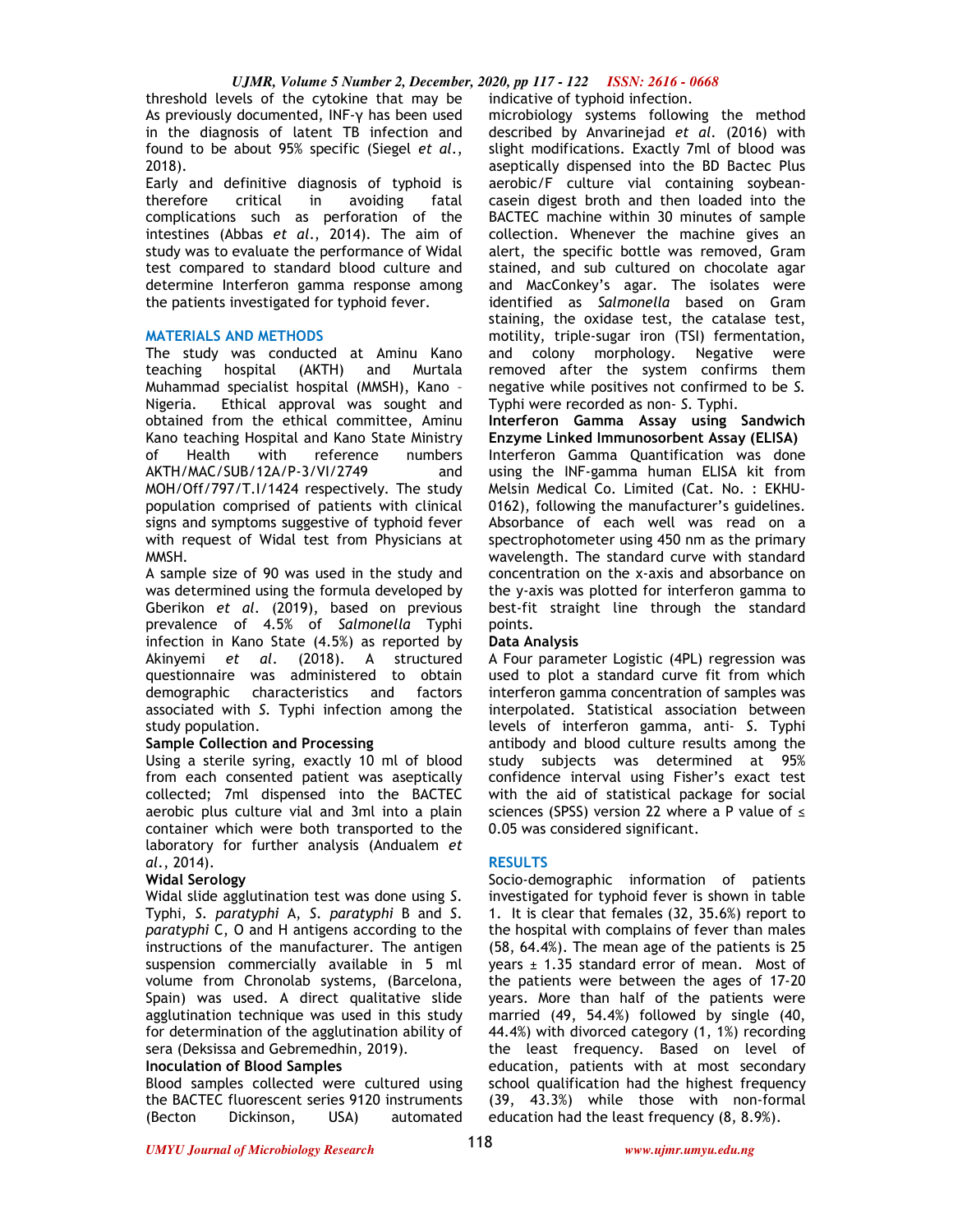| Table 1 : Socio-Demographic Information of Patients and Blood Culture Status. |                  |                             |                                       |  |  |  |  |  |
|-------------------------------------------------------------------------------|------------------|-----------------------------|---------------------------------------|--|--|--|--|--|
| <b>Parameters</b>                                                             | No. (%) Examined | <b>Culture Negative (%)</b> | Culture<br>Non-<br>S.<br><b>Typhi</b> |  |  |  |  |  |
|                                                                               |                  |                             | Positive (%)                          |  |  |  |  |  |
| Gender                                                                        |                  |                             |                                       |  |  |  |  |  |
| Male                                                                          | 32(35.6)         | 25(27.8)                    | 7(7.8)                                |  |  |  |  |  |
| Female                                                                        | 58(64.4)         | 47(52.2)                    | 11(12.2)                              |  |  |  |  |  |
| Total                                                                         | 90(100)          | 72(80)                      | 18(20)                                |  |  |  |  |  |
| Age (years)                                                                   |                  |                             |                                       |  |  |  |  |  |
| < 21                                                                          | 38 (42.2)        | 31 (34.4)                   | 7(7.8)                                |  |  |  |  |  |
| $21 - 30$                                                                     | 28(31.1)         | 23(25.6)                    | 5(5.6)                                |  |  |  |  |  |
| $31 - 40$                                                                     | 12(13.3)         | 10(11.1)                    | 2(2.2)                                |  |  |  |  |  |
| $41 - 50$                                                                     | 9(10)            | 5(5.6)                      | 4(4.4)                                |  |  |  |  |  |
| $51 - 60$                                                                     | 2(2.2)           | 2(2.2)                      | 0(0)                                  |  |  |  |  |  |
| <b>Total</b>                                                                  | 90 (100)         | 72 (80)                     | 18 (20)                               |  |  |  |  |  |
| <b>Marital Status</b>                                                         |                  |                             |                                       |  |  |  |  |  |
| Single                                                                        | 40 (44.4)        | 30(33.3)                    | 10(11.1)                              |  |  |  |  |  |
| Married                                                                       | 49 (54.4)        | 41 $(4.6)$                  | 8(8.9)                                |  |  |  |  |  |
| Divorced                                                                      | 1(1.1)           | 1(1.1)                      | 0(0)                                  |  |  |  |  |  |
| <b>Total</b>                                                                  | 90 (100)         | 72 (80)                     | 18 (20)                               |  |  |  |  |  |
| <b>Educational Level</b>                                                      |                  |                             |                                       |  |  |  |  |  |
| Non-Formal                                                                    | 8(8.9)           | 6(6.7)                      | 2(2.2)                                |  |  |  |  |  |
| Primary                                                                       | 20(22.2)         | 18(20)                      | 2(2.2)                                |  |  |  |  |  |
| Secondary                                                                     | 39(43.3)         | 32 (35.6)                   | 7(7.8)                                |  |  |  |  |  |
| Tertiary                                                                      | 23(25.6)         | 16(17.8)                    | 7(7.8)                                |  |  |  |  |  |
| <b>Total</b>                                                                  | 90 (100)         | 72 (80)                     | 18 (20)                               |  |  |  |  |  |
| <b>Occupation</b>                                                             |                  |                             |                                       |  |  |  |  |  |
| Self-employed                                                                 | 15 (16.7)        | 15(16.7)                    | 0(0)                                  |  |  |  |  |  |
| Civil Servant                                                                 | 15(16.7)         | 12(13.3)                    | 3(3.3)                                |  |  |  |  |  |
| Unemployed                                                                    | 4(4.4)           | 3(3.3)                      | 1(1.1)                                |  |  |  |  |  |
| Student                                                                       | 35(38.9)         | 25 (27.8)                   | 10(11.1)                              |  |  |  |  |  |
| Full-time                                                                     | 21(23.3)         | 17 (18.9)                   | 4(4.4)                                |  |  |  |  |  |
| Housewife                                                                     |                  |                             |                                       |  |  |  |  |  |
| <b>Total</b>                                                                  | 90 (100)         | 72 (80)                     | 18 (20)                               |  |  |  |  |  |

| UJMR, Volume 5 Number 2, December, 2020, pp 117 - 122 ISSN: 2616 - 0668       |  |  |  |  |
|-------------------------------------------------------------------------------|--|--|--|--|
| Table 1 : Socio-Demographic Information of Patients and Blood Culture Status. |  |  |  |  |

The clinical presentation among patients investigated for typhoid fever is summarized in figure 1. It The clinical presentation among patients investigated for typhoid fever is summarized in figure 1. It<br>is clear from the figure that fever, headache and fatigue were the most common modes of presentation.



# **Figure 1: Clinical Presentation among patients Investigated for Typhoid Fever. Figure 1: Clinical Presentation among patients Investigated for Typhoid Fever.**

The results of the study revealed that out of the 90 blood The results of the study revealed that out of the 90 blood samples tested, 63 (70.0%) were reactive to anti-Typhi O antigen while 42 (46.7%) were reactive to anti Typhi O antigen while 42 (46.7%) were reactive to anti-Typhi H antigen (Table 2). Table 2 also show that, none of the cultured blood samples had also show that, none of the cultured blood samples had *S.* Typhi, whereas 18 (20%) of them were positive for other non-*S.* Typhi bacteria. Typhi bacteria.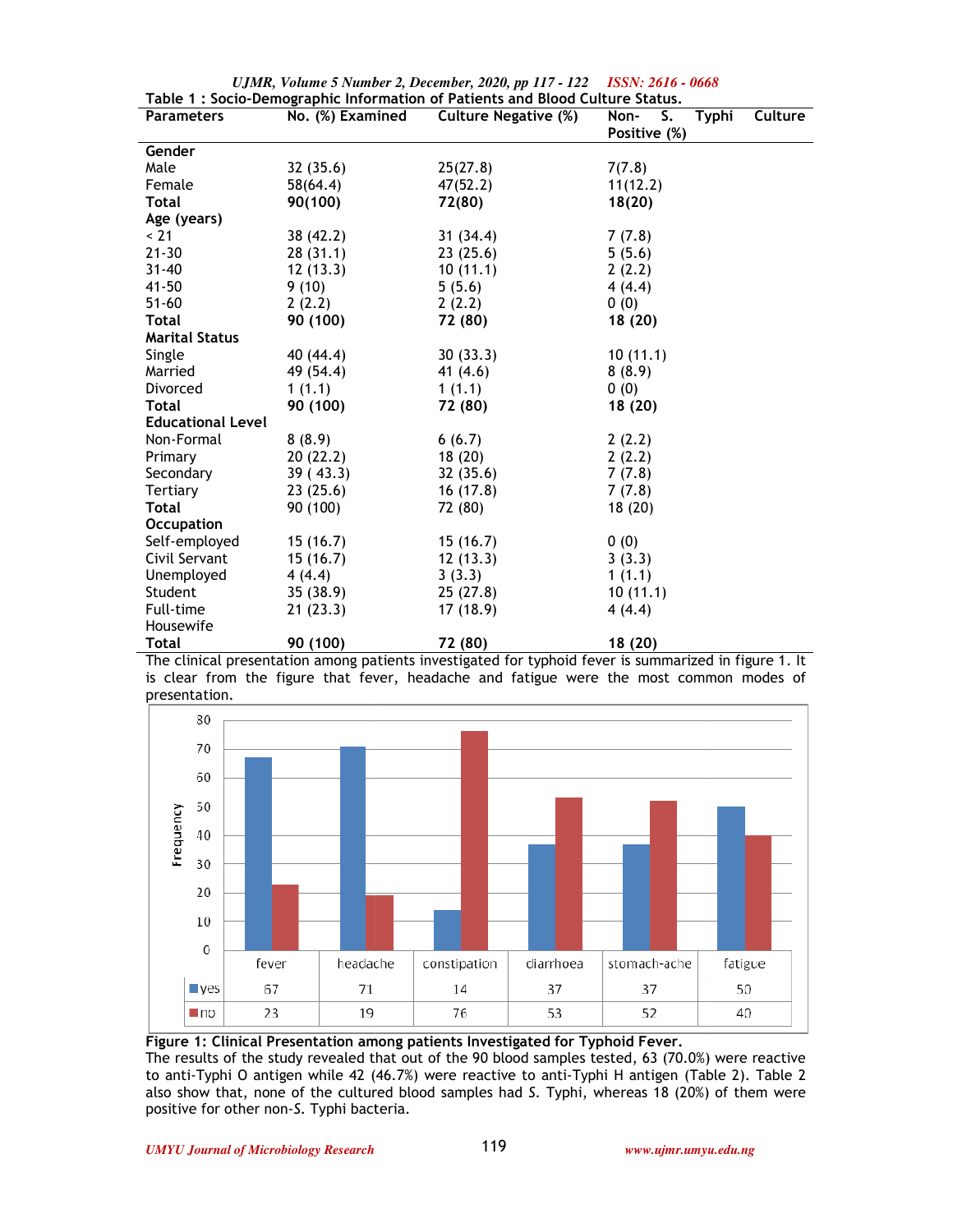*UJMR, Volume 5 Number 2, December, 2020, pp 117 - 122 ISSN: 2616 - 0668* **Table 2: Prevalence of Typhoid Fever based on Widal and Blood culture Tests**

| <b>Parameters</b>      | <b>Number</b> | Percentage (%) |  |
|------------------------|---------------|----------------|--|
| Samples examined       | 90            | 100            |  |
| Anti Typhi O           |               |                |  |
| Reactive               | 63            | 70             |  |
| Non-Reactive           | 27            | 30             |  |
| Anti-Typhi H           |               |                |  |
| Reactive               | 42            | 46.7           |  |
| Non-Reactive           | 48            | 53.3           |  |
| Culture status         |               |                |  |
| Positive S. Typhi      | 0             | 0              |  |
| Negative S. Typhi      | 72            | 80             |  |
| Positive Non- S. Typhi | 18            | 20             |  |

The performance of Widal test compared to blood culture is shown in Table 3.It is clear that 42 (46.7%) were positive while 48 (53.3%) were negative for the O antigen, 63 (70%) of the patients tested were positive while 27 (30%) were negative for H antigen. Out of the 90 patients 72 (80%) had no positive blood culture while 18 (20%) had blood culture positive for non- salmonella bacteria. : 48 (53.3%) were negative for the O antigen, 63 (70%) of the patients<br>27 (30%) were negative for H antigen. Out of the 90 patients recruited,<br>ood culture while 18 (20%) had blood culture positive for non- salmonella The performance of Widal test compared to blood culture is shown in Table 3.It is clear that 42<br>(46.7%) were positive while 48 (53.3%) were negative for the O antigen, 63 (70%) of the patients<br>tested were positive while 27

Table 3: Performance of Widal Test Compared to Blood culture in the Diagnosis of Typhoid<br>Fever<br>Widal-Test No. (%) Examined Culture Non-S. Typhi Culture *P-* OR **Fever**

| Widal-Test<br>(Agglutination)                                   | No. (%) Examined     | Culture<br>Negative (%) | Non-S. Typhi Culture<br>Positive (%) | Р-<br>Value | <b>OR</b> |
|-----------------------------------------------------------------|----------------------|-------------------------|--------------------------------------|-------------|-----------|
| Anti-Typhi<br>O<br>Reactive                                     | 63(70.0)             | 52 (57.8)               | 11(12.2)                             | 0.358       | 1.655     |
| Anti-Typhi<br>0<br>Non-Reactive                                 | 27(30.0)             | 20(22.2)                | 7(7.8)                               |             |           |
| Total<br>н<br>Anti-Typhi<br>Reactive                            | 90(100)<br>42 (46.7) | 72 (80)<br>38 (42.2)    | 18(20)<br>4(4.4)                     | 0.033       | 3.912     |
| н<br>Anti-Typhi<br>Non-Reactive                                 | 48 (53.3)            | 34 (37.8)               | 14 (15.6)                            |             |           |
| <b>Total</b><br>$\mathbf{r}$ and $\mathbf{r}$ is $\mathbf{r}$ . | 90(100)              | 72 (80)                 | 18(20)                               |             |           |

#### **Key: OR= Odds Ratio.**

The relationship between Interferon gamma (INF The relationship gamma (INF-**γ**) concentration and blood culture status among the patients studied is presented in Figure 2. INF-**γ** concentration was found to be directly proportional to non - S. Typhi blood culture positivity among the studied population as subjects with lower interferon gamma levels recorded blood culture positivity among the studied population as subjects with lower interferon gamma levels recorded<br>lower incidence of bacteraemia while those with higher IFN -**γ** recorded higher incidence of bacteraemia. Additionally, Interferon **γ** concentration was found to be between statistically associated with blood culture result (p=0.003).



**Figure 2: Relationship between bacterial isolation using blood culture and INF-γ level in the study population**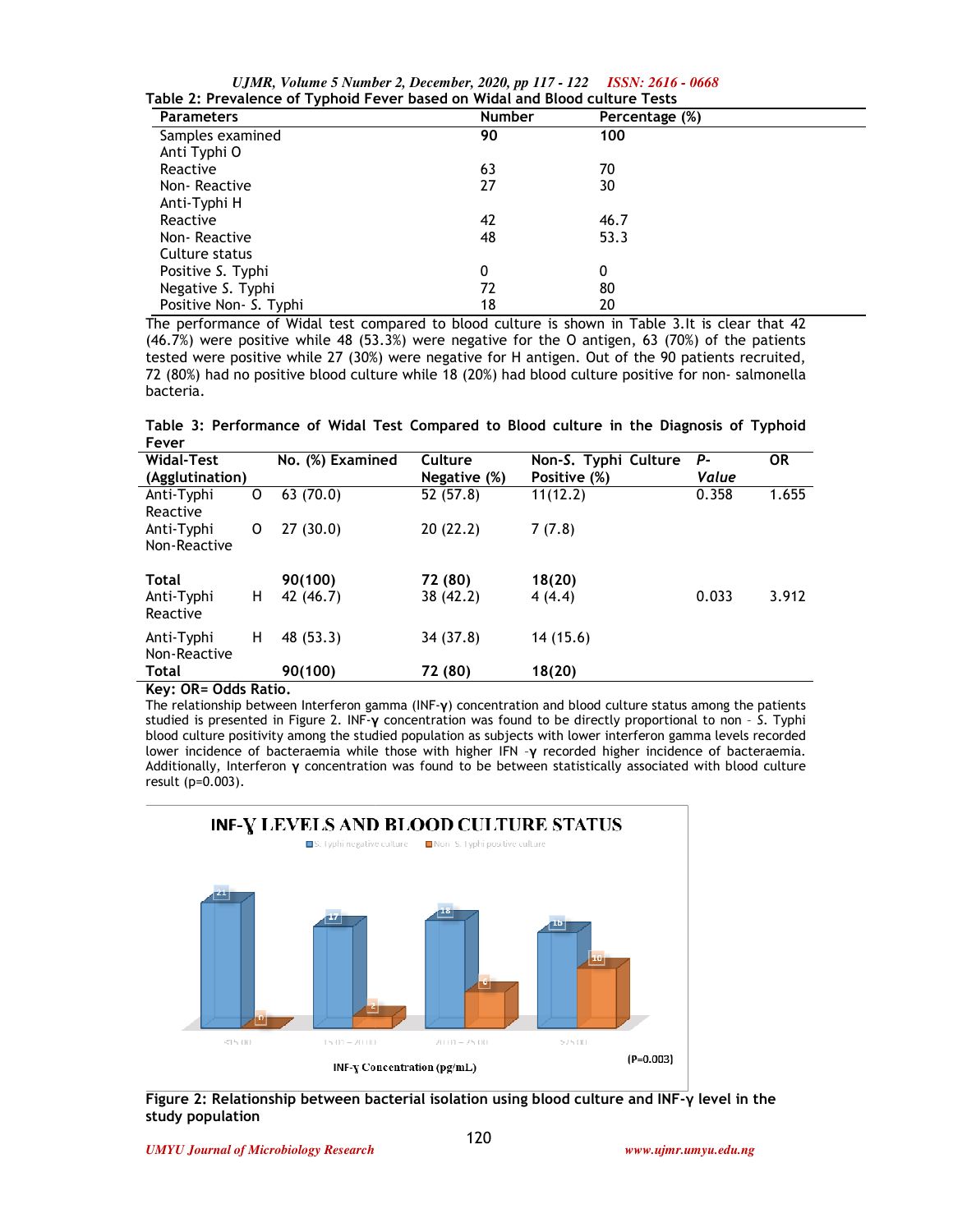#### **DISCUSSION**

Typhoid fever remains a public health problem in developing countries and its diagnosis on clinical ground is often difficult. Diagnosis in developing countries is typically done using Widal test. However, the value of the test has been of great concern.

From the present study, the prevalence of typhoid fever based on Widal slide agglutination test was found to be 70% and 46.7% based on reaction to *S.* Typhi O antigen, and *S.* Typhi H antigen. This is in agreement with the result of Deksissa and Gebremedhin (2019) who recorded a seroprevalence of 49.5% for both *S.* Typhi O and H antigens. However, no single *S.* Typhi isolate was recovered from patient's blood using blood culture which is the gold standard. The findings of this research are in agreement with that of Igiri *et al*. (2018) where they determined the prevalence of enteric fever in Ahmadu Bello university teaching hospital Zaria and found 70% prevalence using Widal but 0% using standard blood culture.

The observed disagreement between blood culture and Widal result reported in this study might be due to the fact that Widal test is based on the reaction of *S.* Typhi antigens (O and H) to specific antibodies in patient's serum where cross reactivity with similar antigens is possible. Cross reactivity of widal has been reported in patients with dengue fever by Bhatti *et al*. (2015) where they recruited patients who had clinical and serological evidence of dengue virus infection and subjected them to widal screening test. They found about 33% of the patients with dengue fever to be widal positive with no single *Salmonella* Typhi bacterium isolated from their blood. A similar trend was also recorded in this research where other bacteria were isolated from the blood of 18 (20%) of the patients tested. High seropositivity of widal might also be due to cross reactivity of the antigens to antibodies against malaria due to its endemic nature in Nigeria, leading to misdiagnosis and treatment of the wrong disease by physicians (Igiri *et al*., 2018). This is also supported in this study as, revealed by the clinical history where most of the patients had no specific symptoms of typhoid fever like constipation, diarrhoea and stomach-ache.

Patients are usually diagnosed and treated for enteric fever wrongly by Widal test, of which

#### **REFERENCES**

Abbas, H. H., Ali, K. H., Ibrahem, D. M., Ammar, F., Abd-alwahed, M. T., and Hafedh, H. (2014). Comparison study between typhoid fever and tuberculosis patients to induce and produce of Th-1 cytokines (IL-18 and IFN- γ). *Europian* 

its sensitivity has been debated. Blood culture which is a gold standard in typhoid fever diagnosis is not always available and, when available, it takes about 3 to 5 days. As a result, diagnosis may be delayed or overlooked and patients without enteric fever may receive unnecessary and inappropriate antimicrobial treatment due to the heavy dependence of rapid diagnosis using clinical features and serological methods (Deksissa and Gebremedhin, 2019). Therefore, rapid tests with better sensitivity and specificity are needed for the diagnosis of enteric fever.

This study demonstrated a strong correlation between serum interferon gamma levels and bacteraemia among the study participants (P=0.003). The study findings indicated that increased level of INF-γ concentration is associated with higher prevalence of non-*S.*  Typhi bacterial isolates. This was evidenced by lower levels of ≤15pg/mL of INF-γ concentration reported against the negative blood samples compared to higher levels of >25pg/mL recorded by higher prevalent samples (Figure 2).

### **CONCLUSION**

The study demonstrated that 70% and 46.7% of the studied blood samples were reactive to *S.*  Typhi O antigen and H antigen using Widal slide agglutination test. However, none of the samples was positive for *S.* Typhi using blood culture, although 20% were identified as non-*S.*  Typhi. The study further demonstrated that increased level of INF-γ concentration was significantly associated with higher prevalence of non-*S.* Typhi bacterial isolates. The study identified that the Widal serology test which is widely used in the diagnosis of typhoid fever may be erroneous as all the samples were found to be negative for *S.* Typhi using the gold standard culture methods. Based on the findings, the study recommend the development of an alternative screening test, possibly an interferon gamma based detection system for diagnosis of typhoid fever.

### **ACKNOWLEDGEMENTS**

The authors wish to acknowledge the support rendered by the management and staff of AKTH and MMSH as well as the patients investigated for typhoid fever who willingly participated in this study.

> *Journal of Experimental Biology*, **4**   $(3):20-26.$

Abdulkarim, I. A., and Mohammed, M. U. (2017).Spatio-temporal trends of typhoid fever among youths attending Muhammad Abdullahi Wase Specialist Hospital in Kano Metropolis, Nigeria.